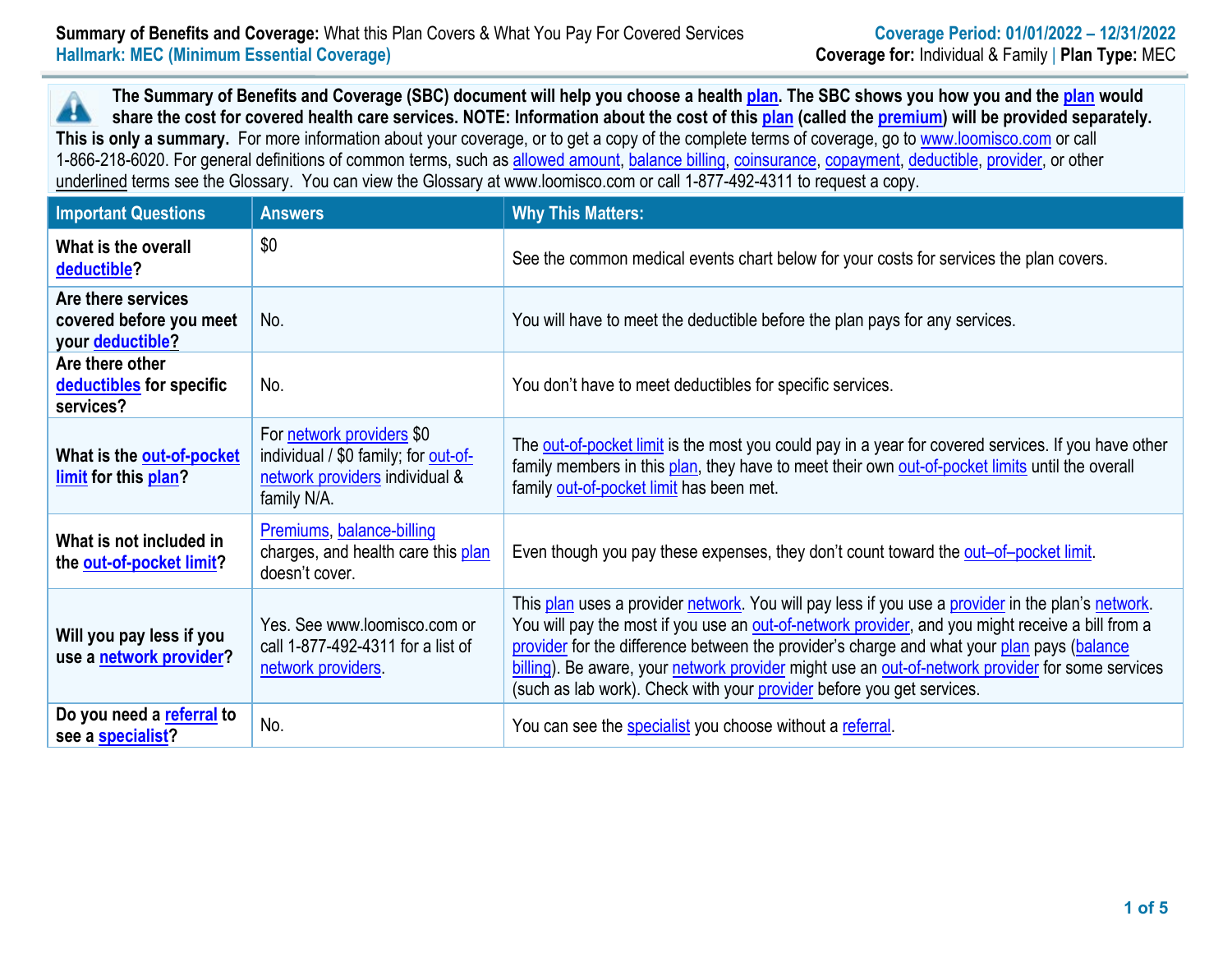All **[copayment](https://www.healthcare.gov/sbc-glossary/#copayment)** and **[coinsurance](https://www.healthcare.gov/sbc-glossary/#coinsurance)** costs shown in this chart are after your **[deductible](https://www.healthcare.gov/sbc-glossary/#deductible)** has been met, if a **[deductible](https://www.healthcare.gov/sbc-glossary/#deductible)** applies.

| <b>Common</b>                                                     | <b>Services You May Need</b>                        | <b>What You Will Pay</b> |                                | Limitations, Exceptions, & Other Important                                                                                                                           |  |
|-------------------------------------------------------------------|-----------------------------------------------------|--------------------------|--------------------------------|----------------------------------------------------------------------------------------------------------------------------------------------------------------------|--|
| <b>Medical Event</b>                                              |                                                     | <b>Network Provider</b>  | <b>Out-of-Network Provider</b> | <b>Information</b>                                                                                                                                                   |  |
|                                                                   |                                                     | (You will pay the least) | (You will pay the most)        |                                                                                                                                                                      |  |
|                                                                   | Primary care visit to treat an<br>injury or illness | <b>Not Covered</b>       | <b>Not Covered</b>             | None                                                                                                                                                                 |  |
| If you visit a health                                             | <b>Specialist visit</b>                             | <b>Not Covered</b>       | Not Covered                    | None                                                                                                                                                                 |  |
| care provider's office<br>or clinic                               | Preventive care/screening/<br>immunization          | <b>No Charge</b>         | <b>Not Covered</b>             | You may have to pay for services that aren't<br>preventive. Ask your provider if the services<br>you need are preventive. Then check what<br>your plan will pay for. |  |
| If you have a test                                                | Diagnostic test (x-ray, blood<br>work)              | <b>Not Covered</b>       | <b>Not Covered</b>             | None                                                                                                                                                                 |  |
|                                                                   | Imaging (CT/PET scans, MRIs)                        | Not Covered              | <b>Not Covered</b>             |                                                                                                                                                                      |  |
| If you need drugs to                                              | Generic drugs (Tier 1)                              | No Charge                | Not Covered                    |                                                                                                                                                                      |  |
| treat your illness or                                             | Preferred brand drugs (Tier 2)                      | Not Covered              | Not Covered                    |                                                                                                                                                                      |  |
| condition<br>More information about                               | Non-preferred brand drugs<br>(Tier 3)               | <b>Not Covered</b>       | Not Covered                    | Coverage only available for generic<br>prescription drugs as mandated under the                                                                                      |  |
| prescription drug<br>coverage is available at<br>www.loomisco.com | Specialty drugs (Tier 4)                            | <b>Not Covered</b>       | <b>Not Covered</b>             | Affordable Care Act (ACA).                                                                                                                                           |  |
| If you have outpatient                                            | Facility fee (e.g., ambulatory<br>surgery center)   | <b>Not Covered</b>       | Not Covered                    | None                                                                                                                                                                 |  |
| surgery                                                           | Physician/surgeon fees                              | <b>Not Covered</b>       | Not Covered                    | None                                                                                                                                                                 |  |
| If you need immediate<br>medical attention                        | <b>Emergency room care</b>                          | <b>Not Covered</b>       | Not Covered                    | None                                                                                                                                                                 |  |
|                                                                   | <b>Emergency medical</b><br>transportation          | <b>Not Covered</b>       | <b>Not Covered</b>             | None                                                                                                                                                                 |  |
|                                                                   | <b>Urgent care</b>                                  | Not Covered              | Not Covered                    | None                                                                                                                                                                 |  |
| If you have a hospital<br>stay                                    | Facility fee (e.g., hospital room)                  | Not Covered              | Not Covered                    | None                                                                                                                                                                 |  |
|                                                                   | Physician/surgeon fees                              | Not Covered              | Not Covered                    | None                                                                                                                                                                 |  |
| If you need mental<br>health, behavioral                          | <b>Outpatient services</b>                          | <b>Not Covered</b>       | Not Covered                    | None                                                                                                                                                                 |  |
| health, or substance<br>abuse services                            | Inpatient services                                  | <b>Not Covered</b>       | Not Covered                    |                                                                                                                                                                      |  |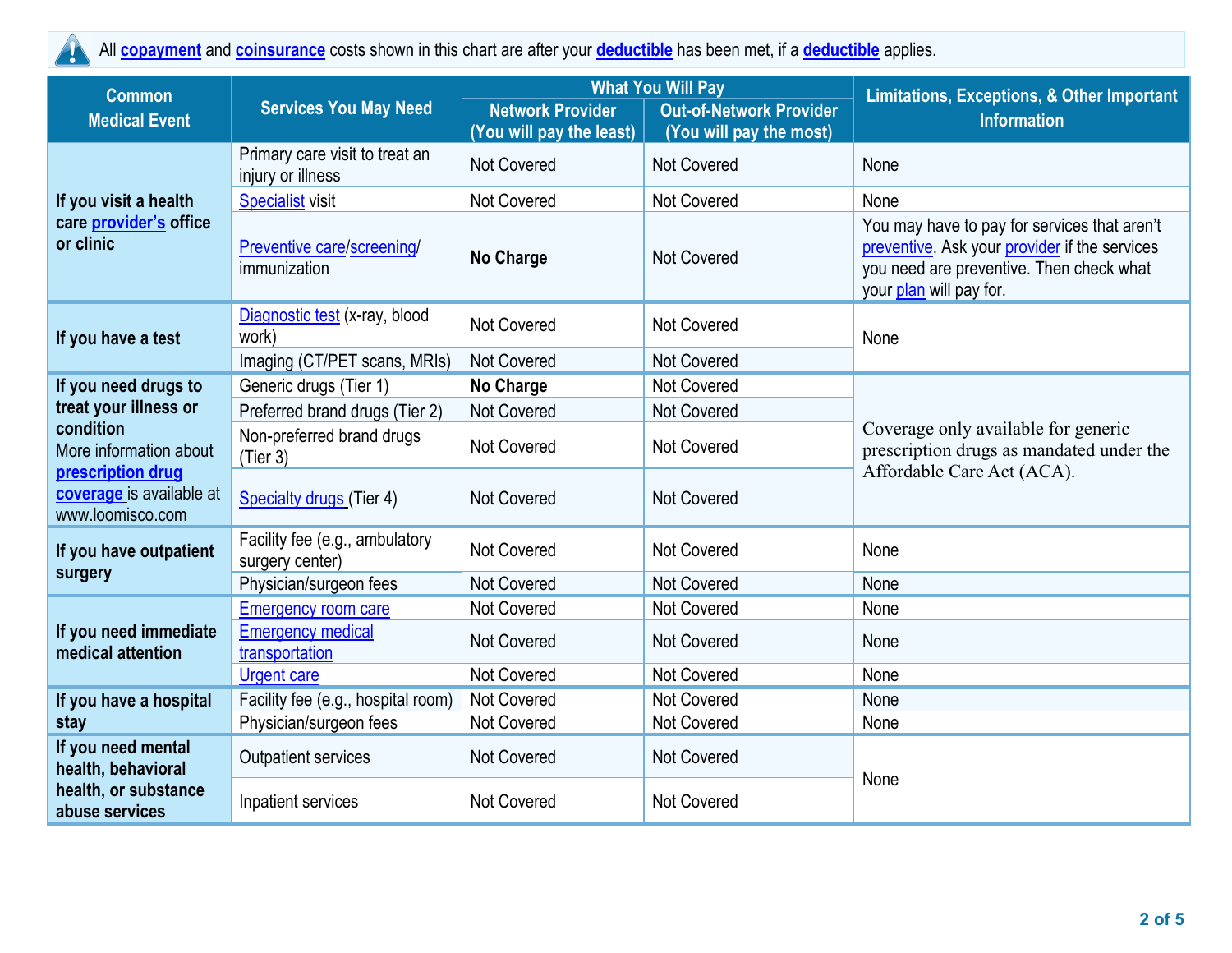| <b>Common</b>                                                           | <b>Services You May Need</b>                 | <b>What You Will Pay</b>                            |                                                           | Limitations, Exceptions, & Other Important |  |
|-------------------------------------------------------------------------|----------------------------------------------|-----------------------------------------------------|-----------------------------------------------------------|--------------------------------------------|--|
| <b>Medical Event</b>                                                    |                                              | <b>Network Provider</b><br>(You will pay the least) | <b>Out-of-Network Provider</b><br>(You will pay the most) | <b>Information</b>                         |  |
| If you are pregnant                                                     | Office visits                                | <b>Not Covered</b>                                  | <b>Not Covered</b>                                        |                                            |  |
|                                                                         | Childbirth/delivery professional<br>services | Not Covered                                         | Not Covered                                               | None                                       |  |
|                                                                         | Childbirth/delivery facility<br>services     | Not Covered                                         | Not Covered                                               |                                            |  |
| If you need help<br>recovering or have<br>other special health<br>needs | Home health care                             | Not Covered                                         | Not Covered                                               | None                                       |  |
|                                                                         | <b>Rehabilitation services</b>               | Not Covered                                         | <b>Not Covered</b>                                        | None                                       |  |
|                                                                         | <b>Habilitation services</b>                 | <b>Not Covered</b>                                  | <b>Not Covered</b>                                        | None                                       |  |
|                                                                         | Skilled nursing care                         | Not Covered                                         | <b>Not Covered</b>                                        | None<br>None                               |  |
|                                                                         | Durable medical equipment                    | <b>Not Covered</b>                                  | <b>Not Covered</b>                                        |                                            |  |
|                                                                         | Hospice services                             | Not Covered                                         | Not Covered                                               | None                                       |  |
| If your child needs<br>dental or eye care                               | Children's eye exam                          | Not Covered                                         | <b>Not Covered</b>                                        | None                                       |  |
|                                                                         | Children's glasses                           | Not Covered                                         | Not Covered                                               | None                                       |  |
|                                                                         | Children's dental check-up                   | <b>Not Covered</b>                                  | <b>Not Covered</b>                                        | None                                       |  |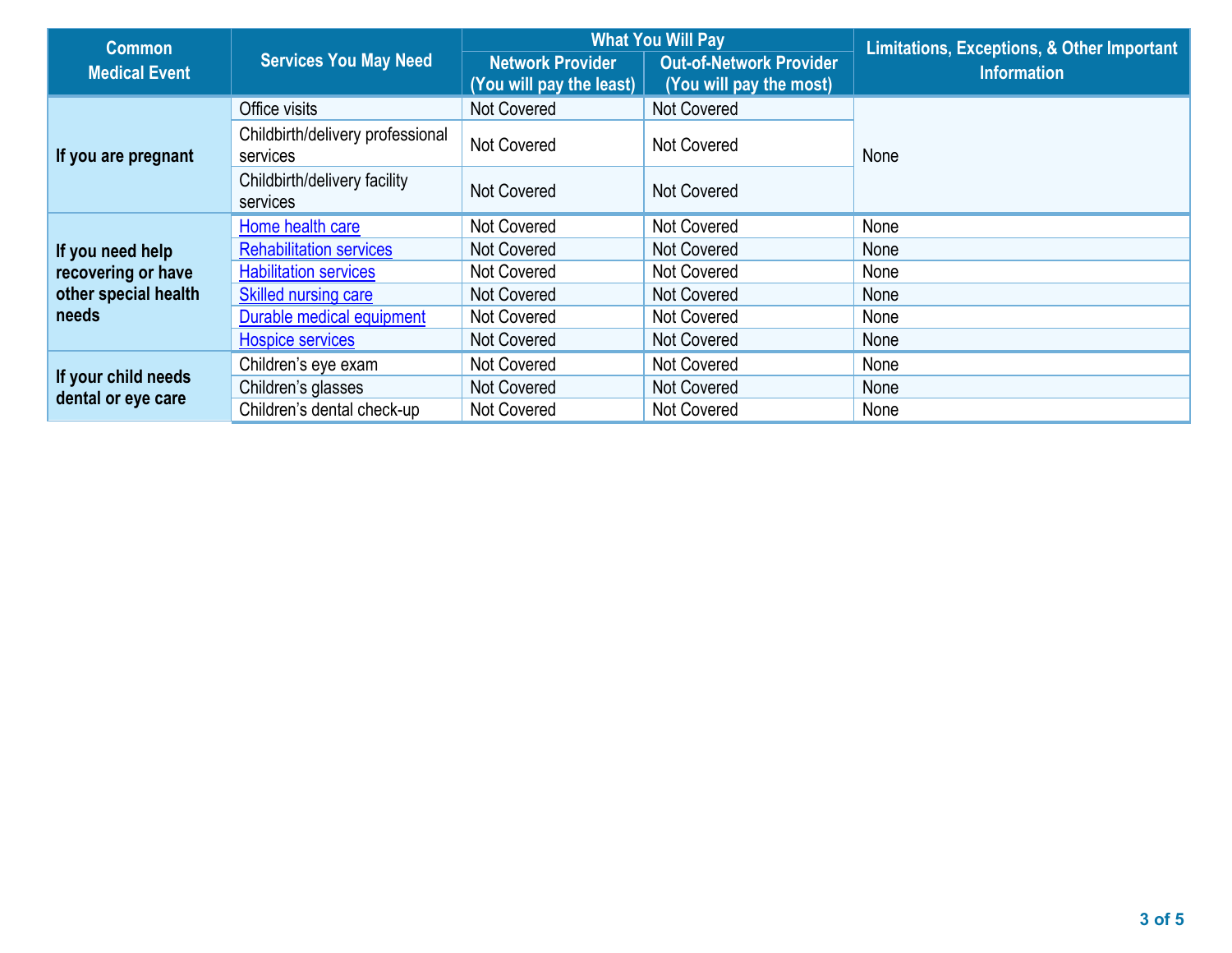## **Excluded Services & Other Covered Services:**

## **Services Your [Plan](https://www.healthcare.gov/sbc-glossary/#plan) Generally Does NOT Cover (Check your policy or [plan](https://www.healthcare.gov/sbc-glossary/#plan) document for more information and a list of any other [excluded services.](https://www.healthcare.gov/sbc-glossary/#excluded-services))**

- Acupuncture
- Bariatric Surgery
- Chiropractic Care
- Cosmetic Surgery
- Dental Care
- Infertility Treatment
- Hearing Aids
- Long Term Care
- Non-emergency care when traveling outside the U.S.
- Private Duty Nursing
- Routine eye care (Adult)
- Routine Foot Care
- Weight Loss Programs

**Other Covered Services (Limitations may apply to these services. This isn't a complete list. Please see your [plan](https://www.healthcare.gov/sbc-glossary/#plan) document.)** 

Your Rights to Continue Coverage: There are agencies that can help if you want to continue your coverage after it ends. The contact information for those agencies is: the Department of Labor's Employee Benefits Security Administration at 1-866-444-EBSA (3272) or www.dol.gov/ebsa/healthreform. Other coverage options may be available to you too, including buying individual insurance coverage through the Health Insurance [Marketplace.](https://www.healthcare.gov/sbc-glossary/#marketplace) For more information about the [Marketplace,](https://www.healthcare.gov/sbc-glossary/#marketplace) visit [www.HealthCare.gov](http://www.healthcare.gov/) or call 1-800-318-2596.

Your Grievance and Appeals Rights: There are agencies that can help if you have a complaint against your [plan](https://www.healthcare.gov/sbc-glossary/#plan) for a denial of a [claim.](https://www.healthcare.gov/sbc-glossary/#claim) This complaint is called a [grievance](https://www.healthcare.gov/sbc-glossary/#grievance) or [appeal.](https://www.healthcare.gov/sbc-glossary/#appeal) For more information about your rights, look at the explanation of benefits you will receive for that medical [claim.](https://www.healthcare.gov/sbc-glossary/#claim) Your [plan](https://www.healthcare.gov/sbc-glossary/#plan) documents also provide complete information to submit a [claim,](https://www.healthcare.gov/sbc-glossary/#claim) [appeal,](https://www.healthcare.gov/sbc-glossary/#appeal) or a [grievance](https://www.healthcare.gov/sbc-glossary/#grievance) for any reason to your [plan.](https://www.healthcare.gov/sbc-glossary/#plan) For more information about your rights, this notice, or assistance, contact: The Loomis Company at 1-877-492-4311 or the Department of Labor's Employee Benefits Security Administration at 1-866-444-EBSA (3272) or www.dol.gov/ebsa/healthreform.

## **Does this plan provide Minimum Essential Coverage? Yes**.

[Minimum Essential Coverage](https://www.healthcare.gov/sbc-glossary/#minimum-essential-coverage) generally includes [plans,](https://www.healthcare.gov/sbc-glossary/#plan) [health insurance](https://www.healthcare.gov/sbc-glossary/#health-insurance) available through the [Marketplace](https://www.healthcare.gov/sbc-glossary/#marketplace) or other individual market policies, Medicare, Medicaid, CHIP, TRICARE, and certain other coverage. If you are eligible for certain types of [Minimum Essential Coverage,](https://www.healthcare.gov/sbc-glossary/#minimum-essential-coverage) you may not be eligible for the [premium tax credit.](https://www.healthcare.gov/sbc-glossary/#premium-tax-credits)

**Does this plan meet the Minimum Value Standards? No**.

If your [plan](https://www.healthcare.gov/sbc-glossary/#plan) doesn't meet the [Minimum Value Standards,](https://www.healthcare.gov/sbc-glossary/#minimum-value-standard) you may be eligible for a [premium tax credit](https://www.healthcare.gov/sbc-glossary/#premium-tax-credits) to help you pay for a plan through the [Marketplace.](https://www.healthcare.gov/sbc-glossary/#marketplace)

## **Language Access Services:**

[Spanish (Español): Para obtener asistencia en Español, llame al [1-877-492-4311.]

[Tagalog (Tagalog): Kung kailangan ninyo ang tulong sa Tagalog tumawag sa [1-877-492-4311.]

[Chinese (中文): 如果需要中文的帮助, 请拨打这个号码 [1-877-492-4311.]

[Navajo (Dine): Dinek'ehgo shika at'ohwol ninisingo, kwiijigo holne' [1-877-492-4311.]

––––––––––––––––––––––*To see examples of how this plan might cover costs for a sample medical situation, see the next section.–––––––––––*–––––––––––